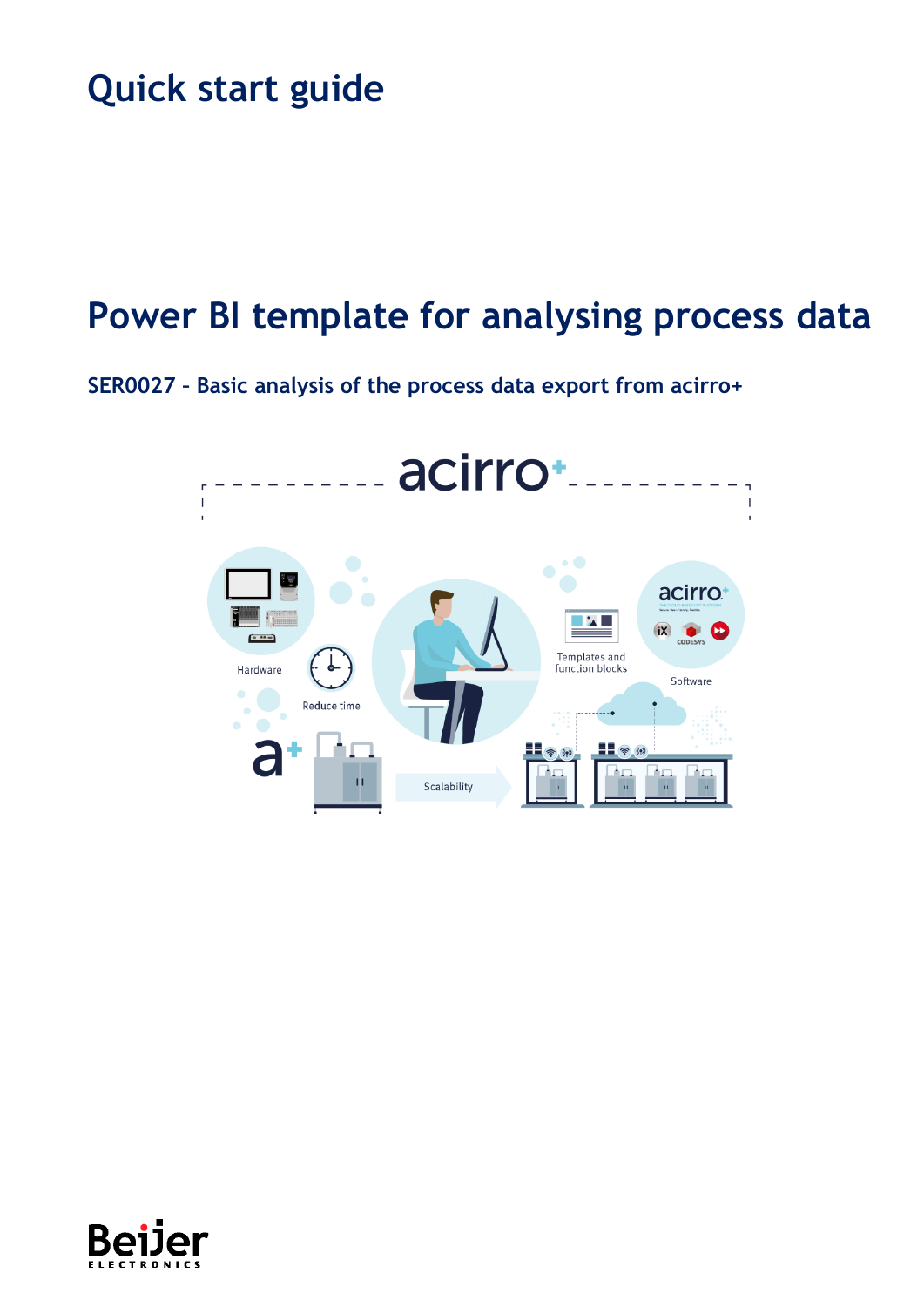## <span id="page-1-0"></span>**1 Function and area of use**

This document explains the process for how to easily view the process data exported from acirro+ using Power BI.

## <span id="page-1-1"></span>**2 About this document**

This quick start document should not be considered as a complete manual. It is an aid to be able to start analysing process data from exported csv files from acirro+.

#### **Copyright © Beijer Electronics, 2020**

*This documentation (below referred to as 'the material') is the property of Beijer Electronics. The holder or user has a non-exclusive right to use the material. The holder is not allowed to distribute the material to anyone outside his/her organization except in cases where the material is part of a system that is supplied by the holder to his/her customer. The material may only be used with products or software supplied by Beijer Electronics. Beijer Electronics assumes no responsibility for any defects in the material, or for any consequences that might arise from the use of the material. It is the responsibility of the holder to ensure that any systems, for whatever applications, which is based on or includes the material (whether in its entirety or in parts), meets the expected properties or functional requirements. Beijer Electronics has no obligation to supply the holder with updated versions.*

Use the following hardware, software, drivers and utilities in order to obtain a stable application:

#### **In this document we have used the following software**

- Power BI Desktop
- acirro+, [https://acirroplus.com](https://acirroplus.com/)

#### **For further information refer to**

- [acirro+ Getting Started PIEN353](https://www.beijerelectronics.com/API/SharePointFileByKnowledgeBaseIdAndIndex/50E5D1B44A1B441C89B84AFD498F9A70/0) (available at HelpOnline)
- [Beijer Electronics knowledge database, HelpOnline](https://www.beijerelectronics.se/sv-SE/Support/file-archive-tree-page)

This document and other quick start documents can be obtained from our homepage. Please use the address *support.europe@beijerelectronics.com* for feedback.

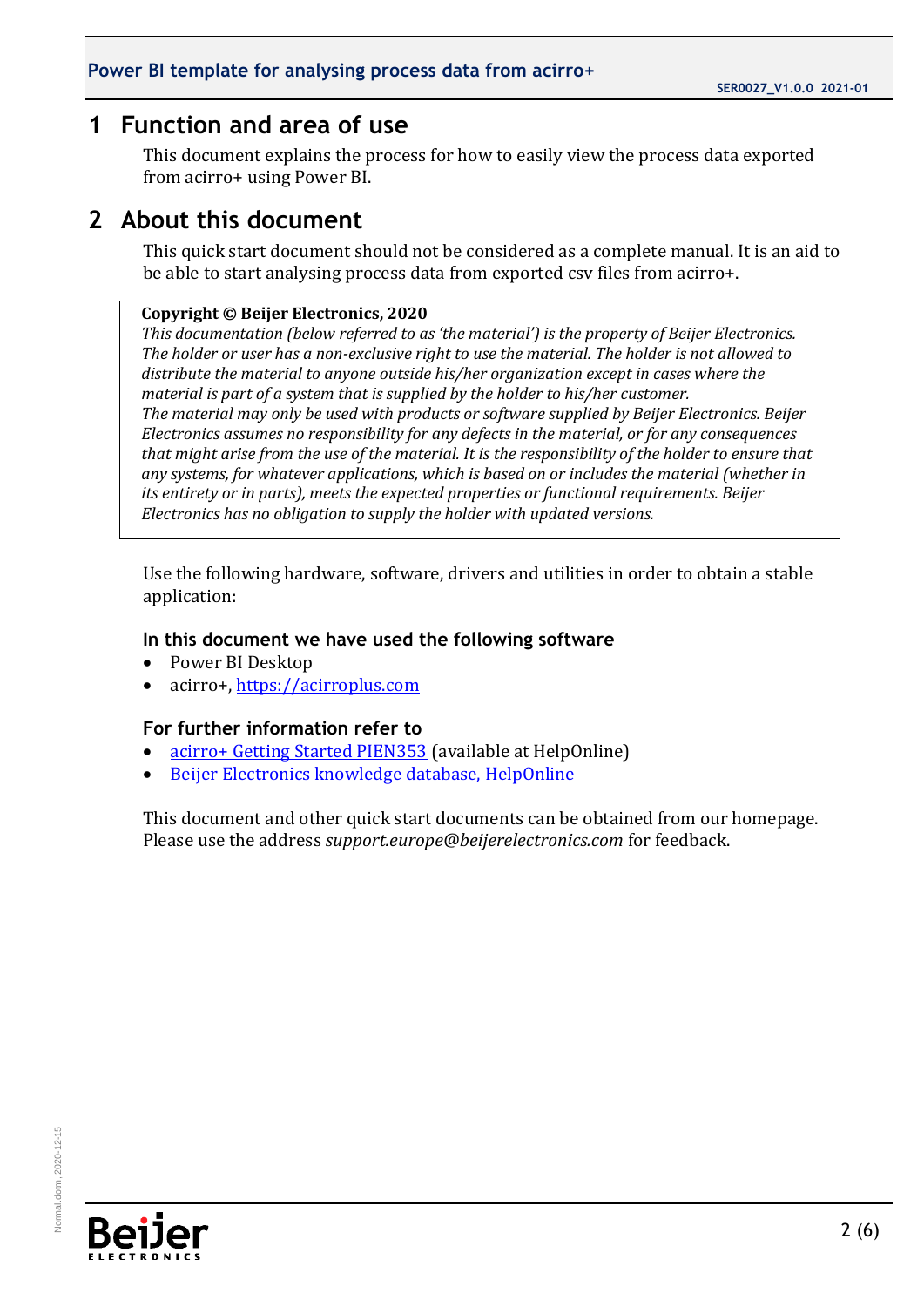# <span id="page-2-0"></span>**3 Table of Contents**

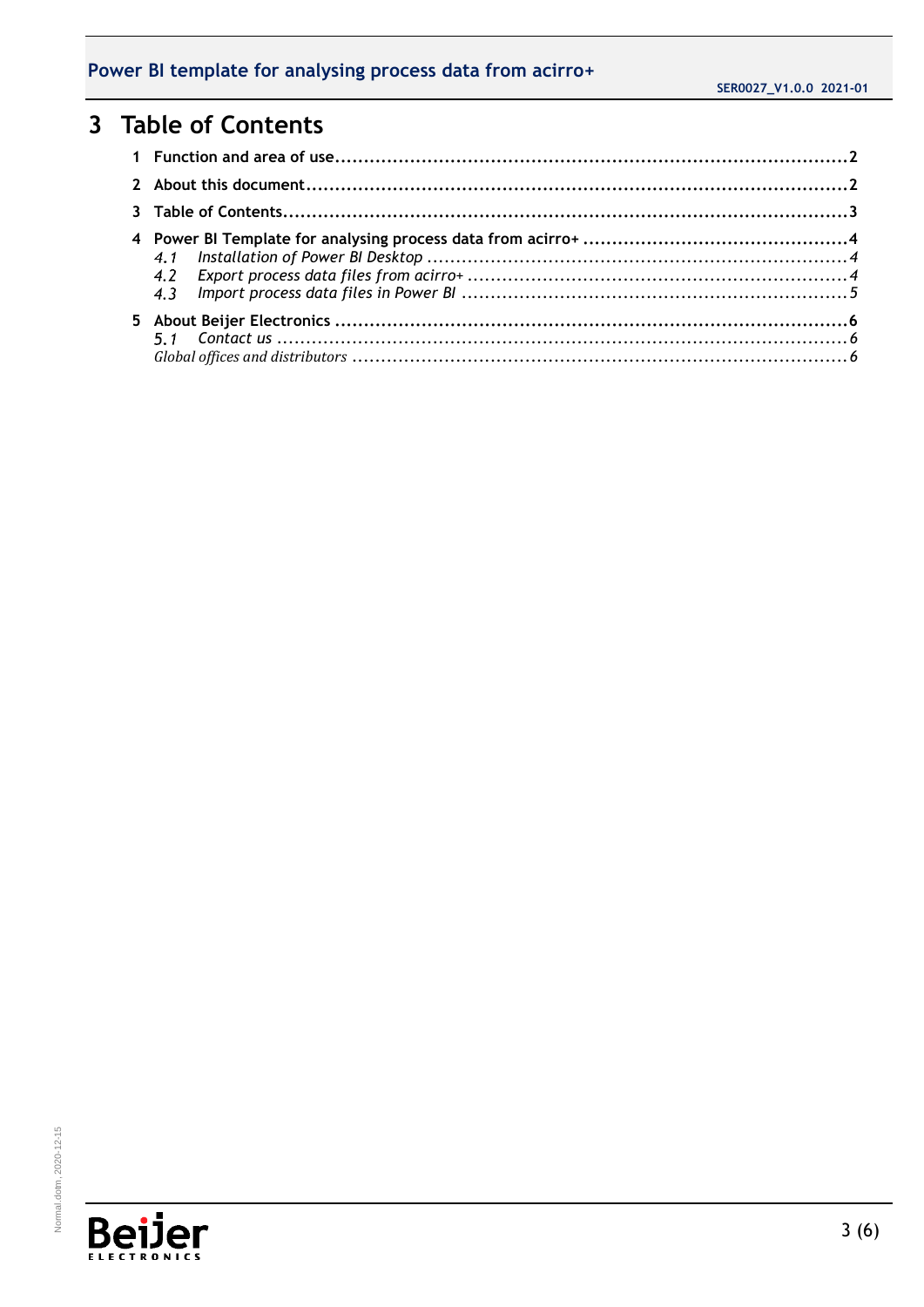# <span id="page-3-0"></span>**4 Power BI Template for analysing process data from acirro+**

The following chapter describes important procedures and settings needed for a well functioning process.

### **Installation of Power BI Desktop**

<span id="page-3-1"></span>Go to<https://powerbi.microsoft.com/desktop/> and download the proper version of Power BI Desktop application that suits your language preferences. The instructions below are referring the English version of the application.

After download, open up the installation file and follow the instructions for installing Power BI Desktop.

### **Export process data files from acirro+**

<span id="page-3-2"></span>Make sure to have a device set up properly in acirro+ to collect process data for it before going through this chapter.

- 1. Select the **Devices** tab from the top menu, find the device you want to export data for in the list, and click **Export process data** in the context menu.
- 2. Select for which time period that data should be fetched, either by typing in start and end date, or by selecting in the calendar.
- 3. Press the Export button. A new row containing information about the export appears in the Download Files list. When the export is ready for download it will get status Ready and a download icon will be enabled.
- 4. Press Download to download the zip file. The filename will contain the name of the device. Special characters in the filename will be replaced with underscore and if the filename is too long it will be shortened.
- 5. Unzip the file to a folder. It will contain one process data file in csv format per day and one metadata file with information about namespace names and cloud tag names.
- 6. The raw process data is now available in the csv files and can be imported Power BI.

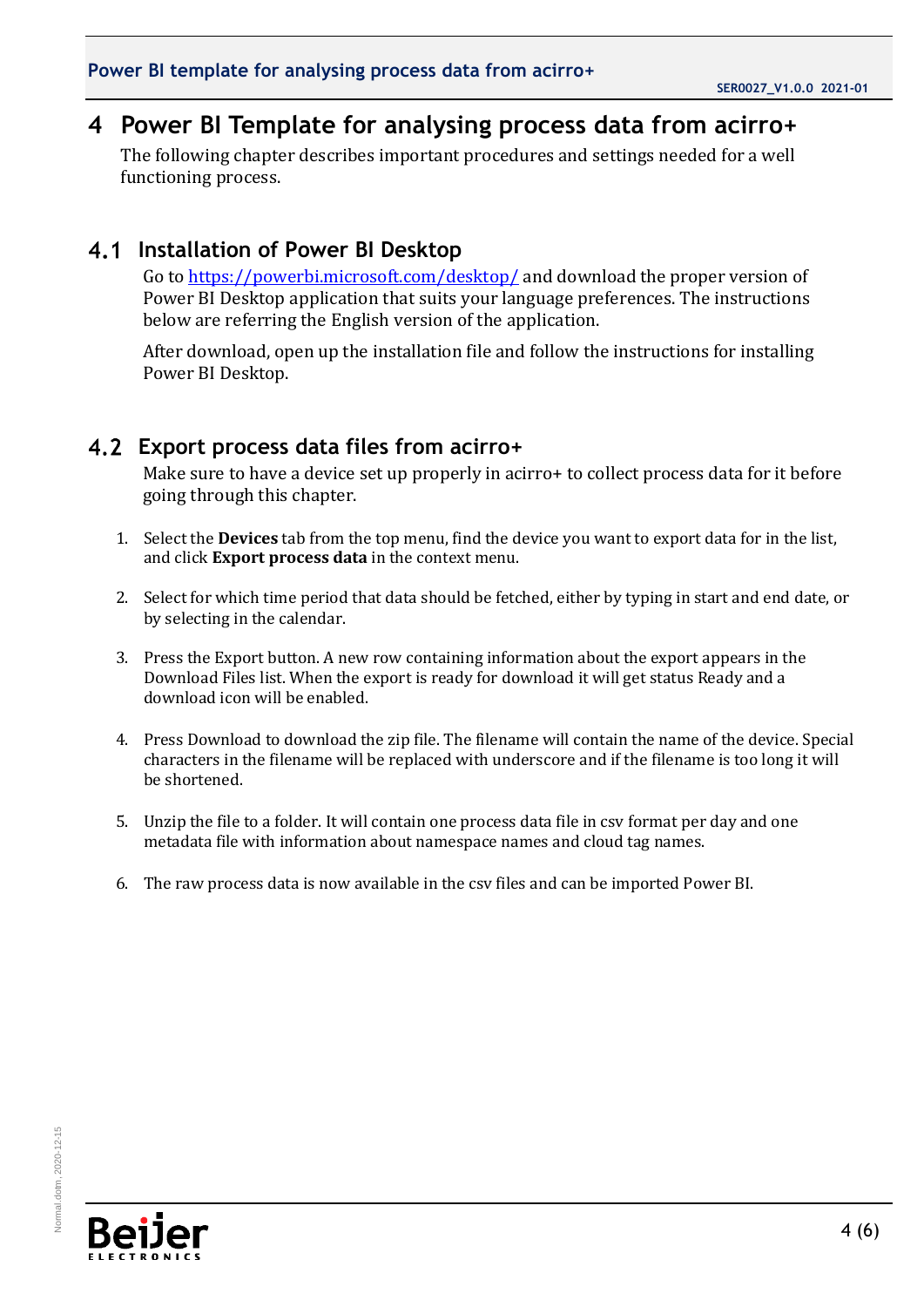#### **Power BI template for analysing process data from acirro+**

### <span id="page-4-0"></span>**Import process data files in Power BI**

- 1. Double-click on the template file for acirro+ import process data *(\*.pbit)* to open it up in Power BI.
- 2. Type in the absolute path to the folder where the unzipped files are located. Ensure that the length of the absolute path is shorter than 248 characters, otherwise the import will fail.
- 3. If time should be expressed in local time instead of UTC, type in how many hours before or after UTC time that is wanted.

| FolderPathParameter (1)       |  |
|-------------------------------|--|
| PathToMyData                  |  |
|                               |  |
|                               |  |
| LocalHourPlusMinParameter (1) |  |

- 4. Press *Load*. If there is a lot of data it might take some time to import.
- 5. In the Process data tab, the line chart should now visualize the historical process data, and there should be a table on the side to view the data in table format.



*Example of what it can look like in Power BI after import of process data files from acirro+*

The report created in Power BI can be reused if more data files are downloaded and put in the same folder as the other csv files. The metadata file can be replaced since it contains information about all cloud tags within the organization.

Please note that this template is prepared for numeric values and the chart is drawing lines between the value points, which might not reflect the real-world values correctly. Any such setting can be changed within Power BI to fulfill your needs. The document can then be saved as a report for the specific data in the folder selected, or as new template with your changes by selecting *Power BI template files* as type when saving.



Normal.dotm, 2020-12-15

Normal.dotm. 2020-12-15